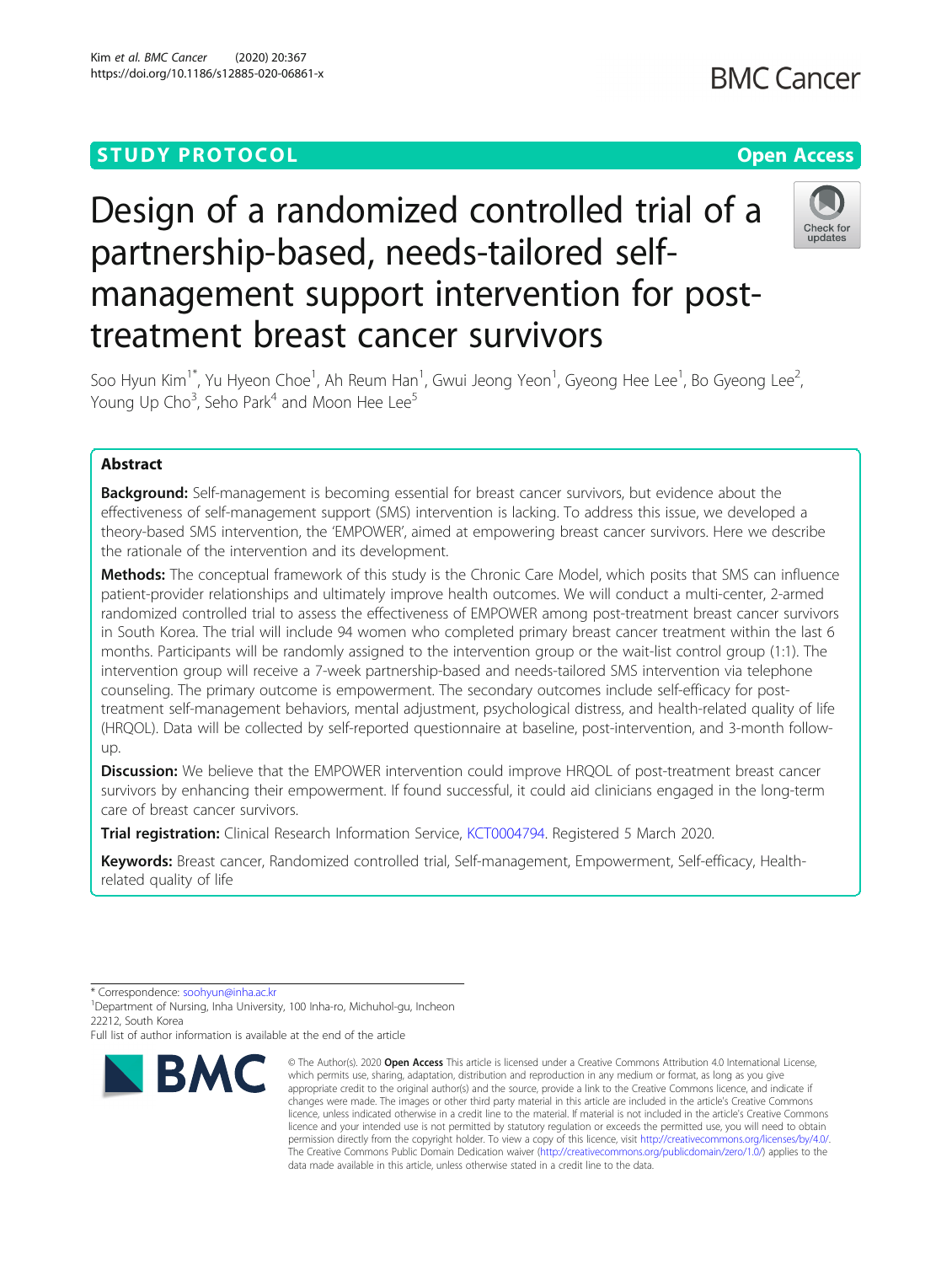# Background

Breast cancer is one of most common cancers among women worldwide. Due to advances in early detection and treatment, approximately 90% of women with breast cancer survive at least 5 years after diagnosis [[1](#page-7-0)]. At some point after treatment, breast cancer may be considered a chronic illness [\[2](#page-7-0)].

Breast cancer survivors (BCS) face the numerous health challenges that are associated with a complex chronic condition, including managing persisting symptoms, identifying signs and symptoms of progression, accessing needed information and support, and making healthy lifestyle changes [[3](#page-8-0), [4](#page-8-0)]. Shouldering the responsibility for self-management (SM) behaviors can help survivors live well [\[5](#page-8-0)]. Unfortunately, cancer survivors in general report feelings of vulnerability and often lack the confidence to initiate the actions required to recover after their treatment  $[6]$ . This has led to increasing calls for better SM enablement.

The Chronic Care Model (CCM) is one suggested model for cancer survivorship care [[7\]](#page-8-0). Introduced by Wagner and colleagues [[8\]](#page-8-0) in 1998, it was designed to improve the management and health outcomes of individuals with chronic illnesses. In the CCM, the essential element of good care is a productive interaction between informed, motivated patients and a prepared practice team [\[8](#page-8-0)]. This interaction can be influenced by 6 components of the CCM [the health system, community resources, selfmanagement support (SMS), delivery system design, decision support, and clinical information systems]. Of those 6 components, SMS has been featured as a key component for assuring quality healthcare [[9\]](#page-8-0).

SMS refers to support of an individual's ability to manage the symptoms, treatment, and physical, psychosocial, and lifestyle changes inherent in living with a chronic condition [[8](#page-8-0)]. The application of SMS intervention among cancer survivors is increasing, and several BCS studies report its efficacy for health outcomes [[10](#page-8-0)–[15](#page-8-0)]. Types of SMS interventions are various and include distress management [[10](#page-8-0)], uncertainty management  $[11-13]$  $[11-13]$  $[11-13]$ , coping  $[14]$ , and lifestyle management [\[15\]](#page-8-0). SMS interventions can significantly improve cancer knowledge [\[12](#page-8-0), [13\]](#page-8-0), cognitive reframing [\[11](#page-8-0)–[13\]](#page-8-0), self-efficacy [\[10](#page-8-0), [15\]](#page-8-0), and health-related quality of life (HRQOL) [\[15](#page-8-0)], and it can decrease psycho-logical distress [[10](#page-8-0), [11](#page-8-0)]. Significance has not been demonstrated, however, for SMS effects regarding empowerment [[10](#page-8-0)], patient-provider communication [\[11,](#page-8-0) [13](#page-8-0)], and social support [\[12\]](#page-8-0), thus rendering the full efficacy of SMS intervention incomplete.

Managing everyday problems brought about by cancer and/or its treatment is likely to be enhanced by a collaborative partnership between patients and health care providers, all of whom are considered co-equal experts of the condition, albeit from different perspectives [\[16](#page-8-0)]. Such a collaborative approach can delineate how health care providers can support patients in their SM behaviors  $[6]$  $[6]$ . Given the importance of a productive interaction between patients and health care providers in chronic care, an evaluation of relationship-related outcomes such as empowerment is necessary.

In addition, the 'one-size fits all' approach for chronic disease SM may not be adequate for a chronic illness as complex as cancer. Several studies have shown that current healthcare systems do not meet the survivors' needs [[17](#page-8-0), [18\]](#page-8-0). Many experts suggest that an individualized or tailored approach should be adopted in survivorship care planning [[19](#page-8-0)]. Because, to the best of our knowledge, few studies have incorporated needs-tailored SMS intervention among BCS, we developed EM-POWER (PartnErship-based, tailored self-Management support Program fOr Women with breast cancER)—a partnership-based, needs-tailored SMS intervention for BCS who completed their primary treatment. The goal of EMPOWER is to enhance empowerment and increase self-efficacy for SM behaviors, thereby improving health outcomes among post-treatment BCS. This paper describes the design and methodological plan for a randomized controlled trial (RCT) to evaluate the effectiveness of EMPOWER in post-treatment BCS.

# Hypotheses of the EMPOWER trial

The objective of this RCT is to test whether the EM-POWER intervention is effective, compared with a control group, in improving health outcomes (mental adjustment, psychological distress, and HRQOL) by enhancing empowerment and increasing self-efficacy for SM behaviors among post-treatment BCS.

# Methods/design

The EMPOWER trial's study design and its intervention are in in concordance with the guidelines of the Consolidated Standards of Reporting Trials 2010 statement [[20](#page-8-0)] and the standard protocol Items: Recommendations for Interventional Trials (SPIRIT) [[21\]](#page-8-0).

# Study design

This study is a 2-armed RCT designed to test the effects of EMPOWER vs a control intervention. A 7-week EM-POWER intervention will be assessed at baseline (T0), 8 weeks  $(T1)$  $(T1)$  $(T1)$ , and 20 weeks  $(T2)$ . Figure 1 shows a flow chart of the RCT; Fig. [2](#page-3-0) shows the schedule of enrollment, interventions, and assessments. The study will be undertaken in South Korea's two university hospitals— Yonsei Medical Center and Inha University Hospital. The Institutional Review Boards of both provided ethical approval. Written informed consent will be obtained from the participants.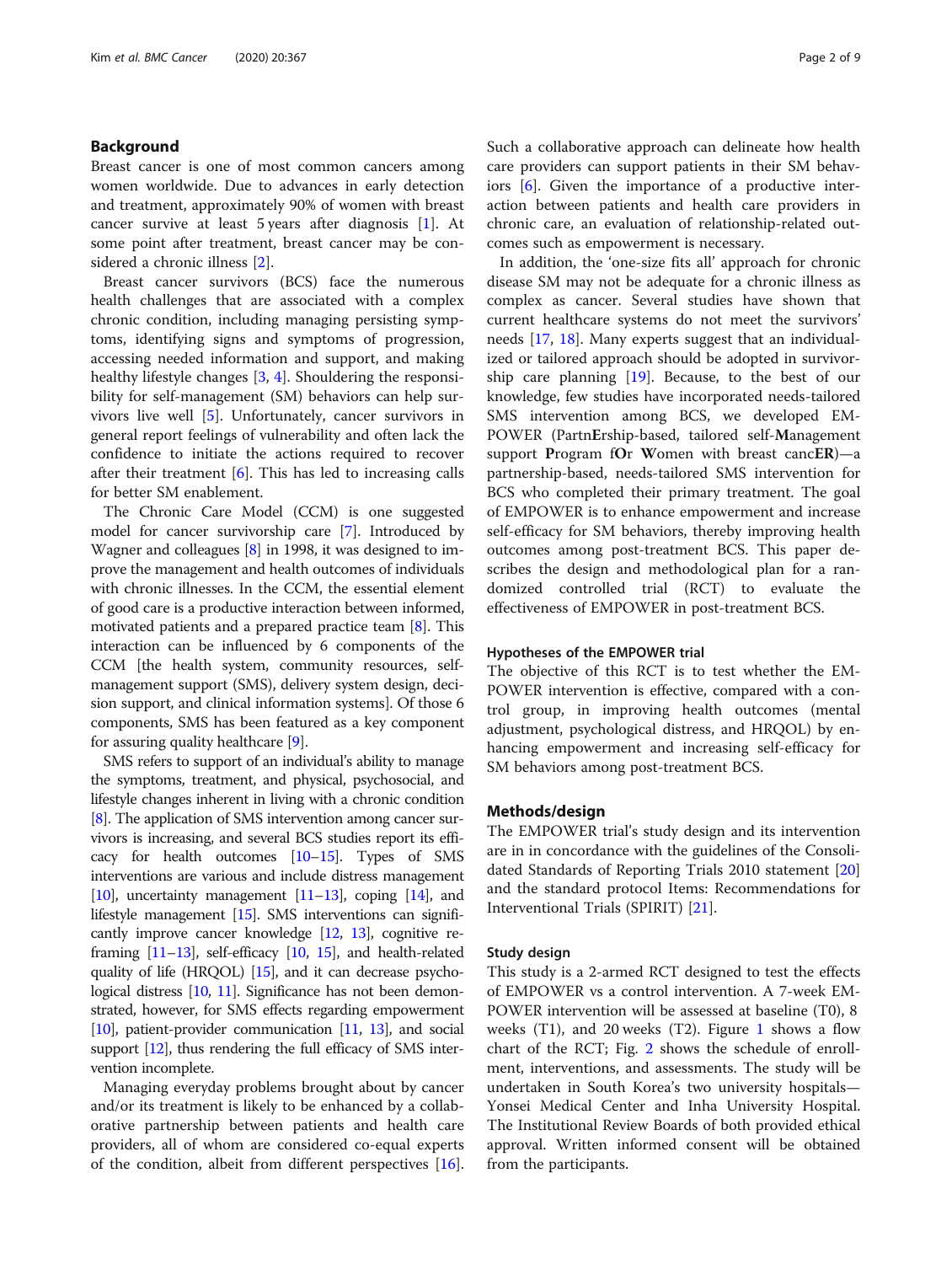<span id="page-2-0"></span>

# Participants of the study

Women will be eligible to participate if they 1) are aged 19 years or more, 2) were diagnosed histologically with breast cancer, 3) were treated with a curative cancer therapy (surgery, chemotherapy, or radiation therapy), 4) completed a primary cancer treatment within the previous 6 months (except for anti-hormone therapy and targeted therapy) 5) had two or more unmet needs in a post-treatment screening test covering 12 items of unmet needs concerning SM behaviors (i.e., follow-up visit, pain management, fatigue management, insomnia management, lymphedema management, exercise, diet, smoking cessation, alcohol consumption, stress management, return to work, and sexual activity), and 6) are

able to use the telephone. Women will be excluded if they had a recurrence, a metastasis, or another cancer.

# Setting and procedure

Potential participants will be identified through physician-referral and self-referral. Physicians (YU Cho, S Park and MH Lee) will use electronic medical records (EMRs) to screen them for eligibility criteria related to diagnosis and treatment history and will tell potentially eligible women about the study. The researcher (YH Choe) will screen for more detailed eligibility criteria among women who are interested in participating in the study. Women who learned of our study through a flyer and are interested in participating can contact the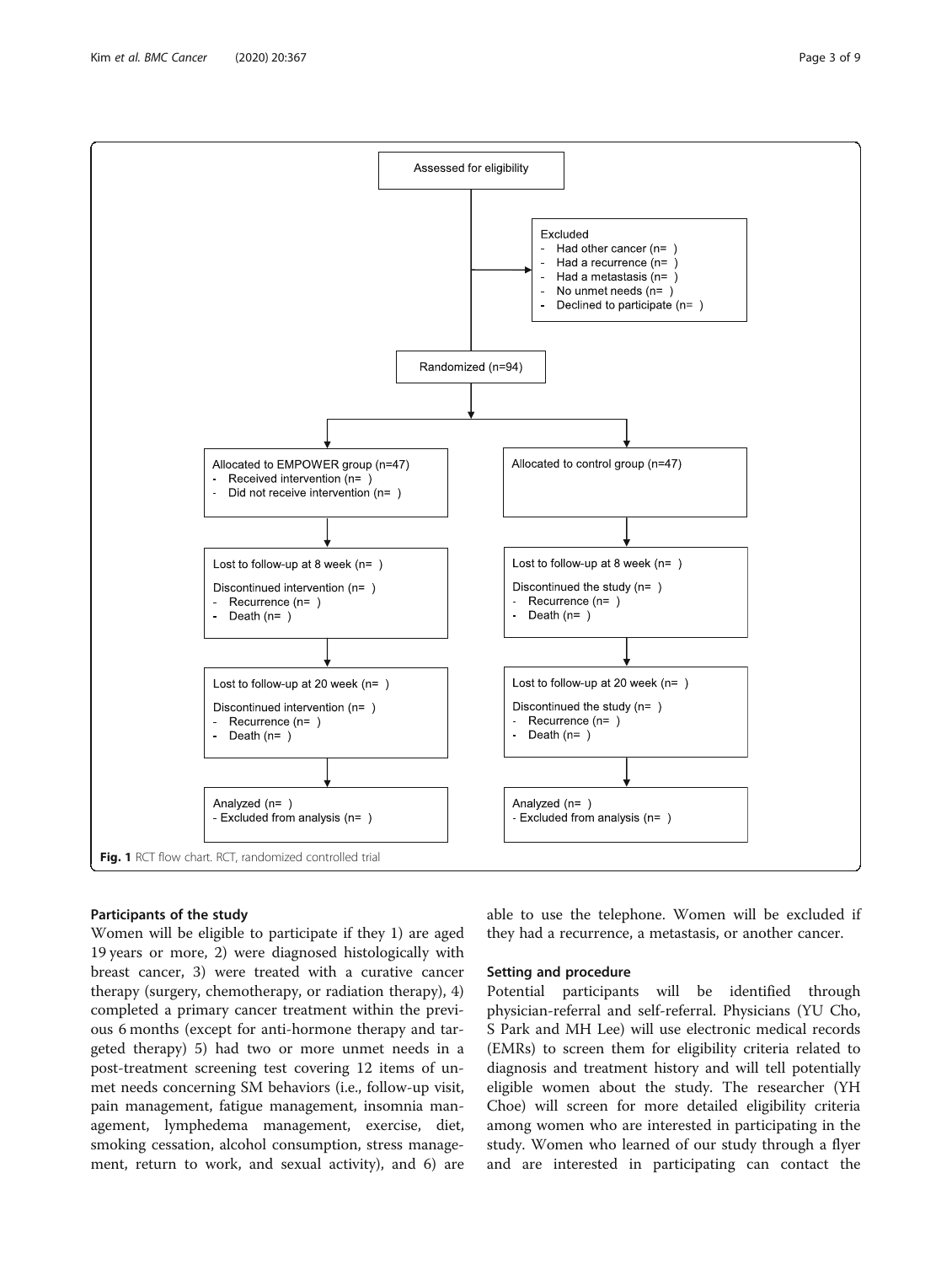<span id="page-3-0"></span>

|                                                                                                           |                  | <b>STUDY PERIOD</b> |                 |                |
|-----------------------------------------------------------------------------------------------------------|------------------|---------------------|-----------------|----------------|
|                                                                                                           | <b>Enrolment</b> | Allocation          | Post-allocation | Close-out      |
| <b>TIMELINE</b>                                                                                           | Week 0           | Week 0              | Week 8          | Week 20        |
| <b>TIMEPOINT</b>                                                                                          | T0               | T <sub>0</sub>      | <b>T1</b>       | T <sub>2</sub> |
| <b>ENROLLMENT:</b>                                                                                        |                  |                     |                 |                |
| Eligibility screen                                                                                        | $\mathsf X$      |                     |                 |                |
| Informed consent                                                                                          | $\times$         |                     |                 |                |
| Allocation                                                                                                |                  | $\chi$              |                 |                |
| <b>INTERVENTIONS:</b>                                                                                     |                  |                     |                 |                |
| <b>EMPOWER</b> group                                                                                      |                  |                     |                 |                |
| Control group                                                                                             |                  |                     |                 |                |
| <b>ASSESSMENTS:</b>                                                                                       |                  |                     |                 |                |
| <b>Baseline characteristics</b>                                                                           | X                |                     |                 |                |
| Empowerment                                                                                               | X                |                     | $\mathsf{X}$    | $\mathsf X$    |
| Self-efficacy for SM behaviors                                                                            | $\mathsf{X}$     |                     | $\mathsf X$     | $\mathsf X$    |
| Anxiety and depression                                                                                    | $\mathsf{X}$     |                     | $\mathsf{X}$    | $\mathsf X$    |
| Mental adjustment                                                                                         | X                |                     | $\chi$          | X              |
| <b>HRQOL</b>                                                                                              | X                |                     | X               | X              |
| Fig. 2 SPIRIT schedule of enrollment, interventions and assessment. HRQOL, health-related quality of life |                  |                     |                 |                |

researcher (YH Choe), who will screen them for eligibility via a telephone interview and will review medical information in the EMRs. Women who are finally eligible will meet with the researcher, and all participants will meet in the hospital and provide written informed consent.

Data will be collected via a self-reported questionnaire. After randomization, participants will complete the baseline assessment in a face-to-face interview. The researcher will contact participants via telephone 8 and 20 weeks after baseline and encourage them to complete a followup questionnaire via letter mail and send it back in an enclosed pre-addressed and stamped return envelope.

# Randomization

After the baseline assessment, we will use a computergenerated block randomization procedure (block size 4, 6, 8) in a 1:1 allocation ratio to randomize participants to either the EMPOWER group or the control group. Group assignments will be placed in sealed, sequentially numbered envelopes and opened by the participants. The recruiter will thereby be blinded to the study arm assignments of the participants. Because of the social nature of the intervention, however, participants cannot be blinded to the study arm assignments.

# Study groups

Based on the CCM, EMPOWER involves providerparticipant partnerships. Such partnerships that help

participants play a larger role in managing their posttreatment medical problems, thereby helping them reach their care goals [[7\]](#page-8-0). SMS empowerment can extend to late and long-term treatment effects as well, helping survivors understand when to seek support and encouraging healthy lifestyle changes [\[6\]](#page-8-0).

Participants in the EMPOWER group will receive a 7 week partnership-based, needs-tailored SMS intervention via telephone counseling (ten 15- to 20-min sessions, totaling 175 min). We extracted the intervention program contents from the conceptual SM framework in chronic illness [\[22](#page-8-0)], the qualitative data from a Korean BCS focus group interview regarding post-treatment SM needs [\[23](#page-8-0)] structured by 5 SM tasks (medical management, symptom management, lifestyle management, emotional management, and role management) and 21 specific topics (Table [1](#page-4-0)). An expert advisory team (3 surgeons, 1 advanced practice nurse, and 1 nursing professor) validated the final thematic structure.

The EMPOWER intervention is subdivided into a 3 week SM education part and a 4-week SM skill training part (Table [2](#page-4-0)). At the end of the education part, participants will receive SM skill training in the topic of their choice. Currently, we have modules for the 6 topics (pain, fatigue, insomnia, exercise, diet, and distress) we have accumulated evidence for the intervention. Through participant choice, providers can tailor SM skill training to individual needs.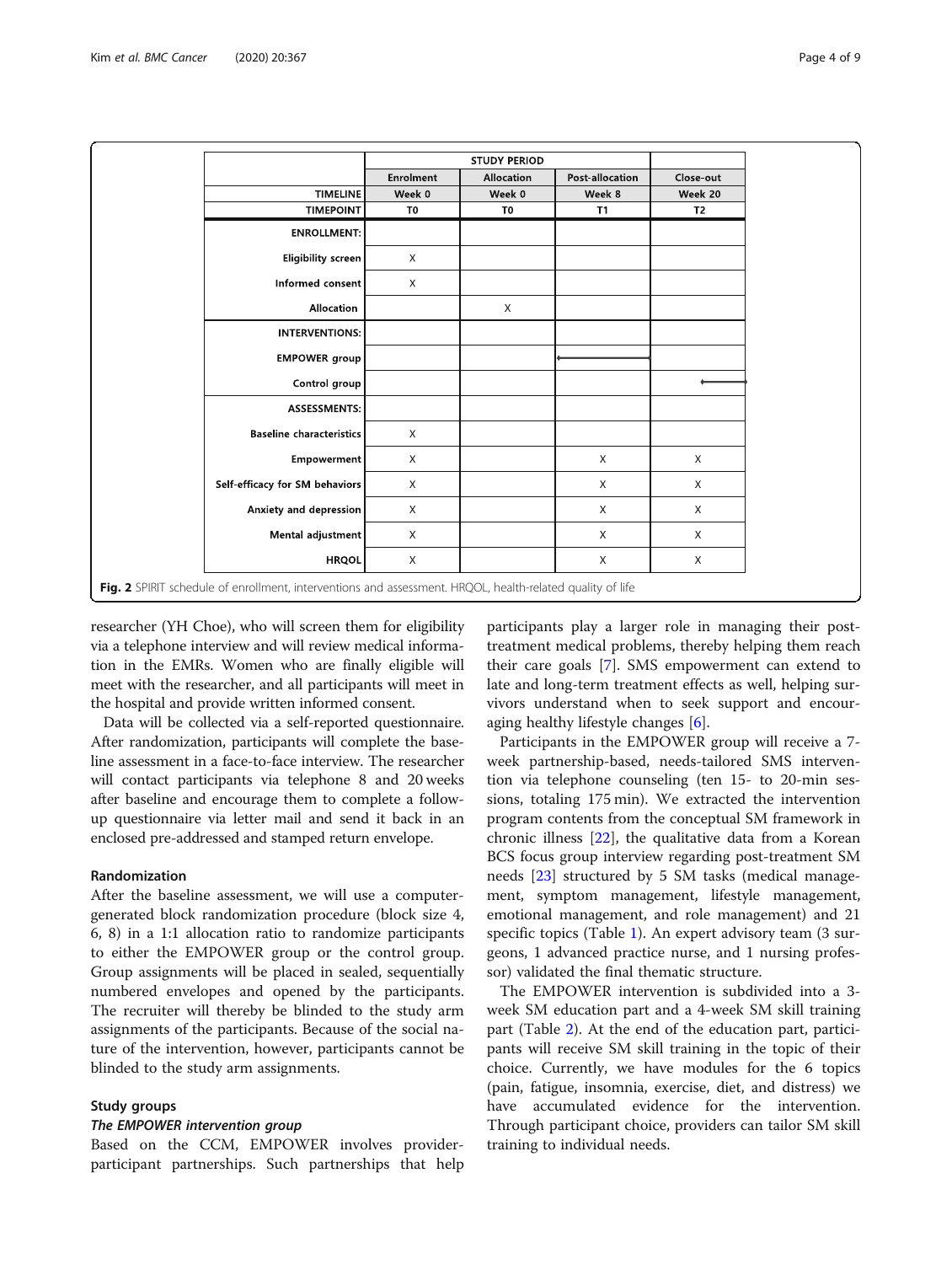<span id="page-4-0"></span>Table 1 Thematic structure and contents of the EMPOWER intervention

| SM task              | SM education topic                                   | SM skill training |
|----------------------|------------------------------------------------------|-------------------|
| Medical management   | Follow-up after treatment                            |                   |
|                      | Late/long-term effects                               |                   |
|                      | Sign and symptoms of recurrence                      |                   |
|                      | Second cancer screening                              |                   |
|                      | Vaccination                                          |                   |
|                      | Side effects of anti-hormone therapy (if applicable) |                   |
| Symptom management   | Pain                                                 | $\sqrt{}$         |
|                      | Peripheral neuropathy                                |                   |
|                      | Fatigue                                              | V                 |
|                      | Insomnia                                             | V                 |
|                      | Lymphedema                                           |                   |
| Lifestyle management | Exercise                                             | V                 |
|                      | Diet                                                 | V                 |
|                      | Smoking cessation                                    |                   |
|                      | Alcohol restriction                                  |                   |
|                      | Weight control                                       |                   |
| Emotional management | <b>Distress</b>                                      | $\sqrt{ }$        |
| Role management      | Body image                                           |                   |
|                      | Sexuality (if applicable)                            |                   |
|                      | Return to work (if applicable)                       |                   |
|                      | Recovery of self-confidence                          |                   |

SM self-management

Using a 96-page evidence- and theory-based workbook, master-level nurses will deliver the SM education and skill training by telephone. The education and action planning contents of the workbook were extracted from the Korean National Cancer Information Center [[24\]](#page-8-0), the National Comprehensive Cancer Network [\[25](#page-8-0)], and the Oncology Nursing Society [\[26](#page-8-0)]. During the education sessions, providers will exploit Badura's selfefficacy sources [[27](#page-8-0)], such as verbal persuasion, vicarious experience, mastery, and physiological states. The workbook, for example, includes various vicarious experiences leading, for example, to success in weight management, exercise performance, and work resumption. During the SM skill training sessions, providers will present Lorig and Holman's SM skills of problem solving, decision-making, taking action, forming partnerships, and utilizing resources [[22](#page-8-0)]. The training uses a structured module according to a weekly plan (Table [3](#page-5-0)).

Table 2 Delivery of the EMPOWER intervention

| Week           | Session no. | Topic                                     | Telephone time (min.) |
|----------------|-------------|-------------------------------------------|-----------------------|
|                |             | SM education: Medical management          | 20                    |
|                |             | SM education: Symptom management          | 20                    |
| 2              |             | SM education: Lifestyle management        | 20                    |
|                | 4           | SM education: Emotional management        | 20                    |
| 3              |             | SM education: Role management             | 20                    |
|                | 6           | 1st SM skill training: Selected own topic | 15                    |
| $\overline{4}$ |             | 2nd SM skill training: Selected own topic | 15                    |
| 5              | 8           | 3rd SM skill training: Selected own topic | 15                    |
| 6              | 9           | 4th SM skill training: Selected own topic | 15                    |
| 7              | 10          | Discussion: Healthy future plan           | 15                    |
|                |             | Total                                     | 175                   |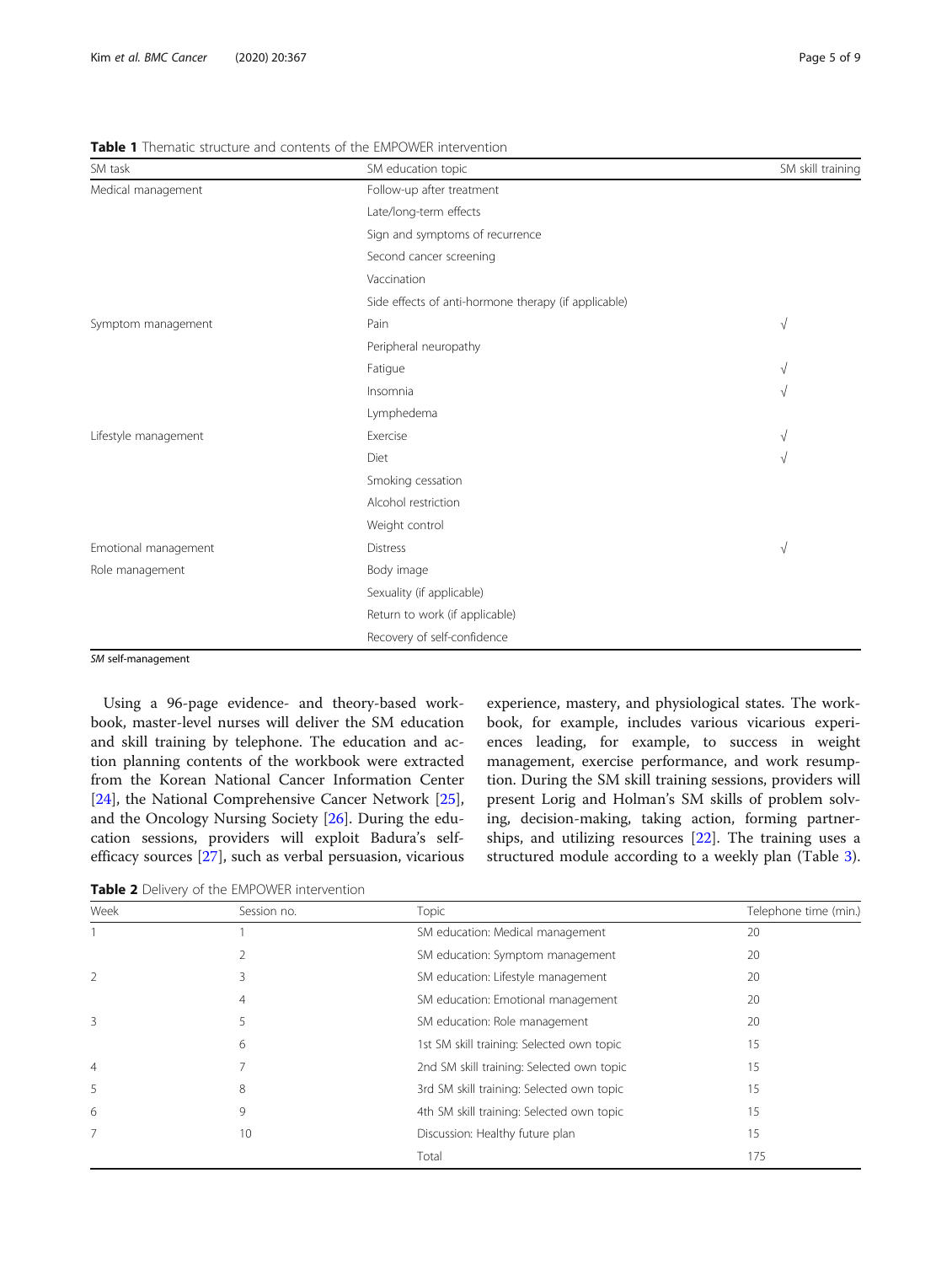| Module          | Goal                                                                                             | Week 1                                                                                                                                        | Week 2                                                                                                                                                                | Week 3                                                                                                                                                                         | Week 4                                                                                                                                                                               | Week 5                               |
|-----------------|--------------------------------------------------------------------------------------------------|-----------------------------------------------------------------------------------------------------------------------------------------------|-----------------------------------------------------------------------------------------------------------------------------------------------------------------------|--------------------------------------------------------------------------------------------------------------------------------------------------------------------------------|--------------------------------------------------------------------------------------------------------------------------------------------------------------------------------------|--------------------------------------|
| Pain            | Able to verbally express<br>own pain and practice<br>according to pain Mx plan.                  | Weekly goal:<br>Understand the pattern<br>of pain (severity, location,<br>quality, duration, etc.).<br>Action plan:<br>Making a pain diary    | Weekly goal:<br>Learn ways of pain<br>Mx based on each<br>pain type.<br>Action plan:<br>Making a pain diary.                                                          | Weekly goal:<br>Practice pain<br>Mx plan.<br>Action plan:<br>Making a pain<br>diary.                                                                                           | Weekly goal:<br>Practice pain<br>Mx plan.<br>Action plan:<br>Making a<br>pain diary.                                                                                                 | Weekly goal:<br>Plan<br>future life. |
| Fatigue         | Able to identify the cause<br>of own fatigue and practice<br>according to fatigue Mx plan.       | Weekly goal:<br>Identify the cause and<br>pattern of fatigue.<br>Action plan:<br>Self-assessment of fatigue.                                  | Weekly goal:<br>Learn ways of<br>fatique Mx.<br>Action plan:<br>Making a fatigue<br>diary.                                                                            | Weekly goal:<br>Practice fatique<br>Mx plan.<br>Action plan:<br>Making a fatigue<br>diary.                                                                                     | Weekly goal:<br>Practice fatique<br>Mx plan<br>Action plan:<br>Making a<br>fatique diary.                                                                                            | Weekly goal:<br>Plan future<br>life. |
| Insomnia        | Able to identify pattern<br>of own insomnia and<br>practice according to<br>insomnia Mx plan.    | Weekly goal:<br>Identify insomnia pattern.<br>Action plan:<br>Making a sleep diary.                                                           | Weekly goal:<br>Learn ways of insomnia<br>Mx (stimulation control).<br>Action plan:<br>Making a sleep diary.                                                          | Weekly goal:<br>Practice insomnia<br>Mx plan.<br>Action plan:<br>Making a sleep<br>diary.                                                                                      | Weekly goal:<br>Practice insomnia<br>Mx plan.<br>Action plan:<br>Making a sleep<br>diary.                                                                                            | Weekly goal:<br>Plan future<br>life. |
| Exercise        | Able to establish<br>individualized exercise<br>goal and practice<br>according to exercise plan. | Weekly goal:<br>Understand 4 elements of<br>exercise (frequency,<br>intensity, timing, type).<br>Action plan:<br>Making an exercise contract. | Weekly goal:<br>Establish individualized<br>exercise goal.<br>Action plan:<br>Making an exercise diary.                                                               | Weekly goal:<br>Practice the<br>exercise plan.<br>Action plan:<br>Making an<br>exercise diary.                                                                                 | Weekly goal:<br>Practice the<br>exercise plan.<br>Action plan:<br>Making an<br>exercise diary.                                                                                       | Weekly goal:<br>Plan future<br>life. |
| Diet            | Able to establish<br>individualized diet<br>goal and practice<br>according to diet plan.         | Weekly goal:<br>Understand importance of<br>balanced diet.<br>Action plan:<br>Making a diet contract.                                         | Weekly goal:<br>Establish individualized<br>diet goal.<br>Action plan:<br>Making a diet diary.                                                                        | Weekly goal:<br>Practice diet plan.<br>Action plan:<br>Making a diet<br>diary.                                                                                                 | Weekly goal:<br>Practice diet<br>plan.<br>Action plan:<br>Making a<br>diet diary.                                                                                                    | Weekly goal:<br>Plan future<br>life. |
| <b>Distress</b> | Able to identify types<br>of distress and practice<br>according to emotional<br>Mx plan.         | Weekly goal:<br>Identify level, cause, type<br>of distress.<br>Action plan:<br>Completing NCCN<br>distress thermometer.                       | Weekly goal:<br>Learn ways of emotional<br>Mx.<br>Action plan:<br>- Anxiety: Practicing<br>abdominal breathing<br>- Depression: Exercise or<br>meditation (preferred) | Weekly goal:<br>Practice emotional<br>Mx plan.<br>Action plan:<br>- Anxiety: Practicing<br>abdominal<br>breathing<br>- Depression:<br>Exercise<br>or meditation<br>(preferred) | Weekly goal:<br>Practice<br>emotional<br>Mx plan.<br>Action plan:<br>- Anxiety:<br>Practicing<br>abdominal<br>breathing<br>- Depression:<br>Exercise or<br>meditation<br>(preferred) | Weekly goal:<br>Plan future<br>life  |

<span id="page-5-0"></span>Table 3 Weekly contents of 6 self-management skill training modules

Mx management, NCCN National Comprehensive Cancer Network

The participant workbook is composed of a structured format that includes problem identification, goal setting, action planning, resource identification, and action monitoring. Facilitation of provider-participant partnerships is provided by a telephone counseling module that uses motivational interviewing principles (i.e., open questions, affirmation, reflective listening, and summary reflections) [\[28\]](#page-8-0).

# The control group

Participants in the control group will receive a 51-page education book whose content is the same as Part 1 of the intervention workbook. It includes SM strategies after cancer treatment but excludes SM skill training. At the end of the study, the control group can request the intervention.

# Study outcomes

The overview of the psychometric properties of primary and secondary outcome measures is presented in Table [4.](#page-6-0)

# Primary outcome

We will evaluate empowerment using the Empowerment Scale for Women with Breast Cancer [\[29](#page-8-0)]—a 30-item self-report instrument consisting of intrapersonal factors (14 items), interactional factors (8 items), and behavioral factors (8 items). Scored on a 5-point Likert scale, a high score indicates higher empowerment. The scale has shown good validity and reliability [[29](#page-8-0)].

# Secondary outcomes

We will measure self-efficacy for SM among BCS using a Korean version of the Cancer Survivors' Self-Efficacy Scale (CSSES-K) [[30](#page-8-0)]. The original version of CSSES is an 11-item questionnaire assessing cancer survivors' cancer-related self-efficacy [[31](#page-8-0)]. The CSSES-K is a 10 item, 2-factor questionnaire. The factors are 'self-efficacy for managing health problems' (5 items) and 'self-efficacy for seeking help and support' (5 items) [[30](#page-8-0)]. Each item is rated on a 10-point scale from 1 (not at all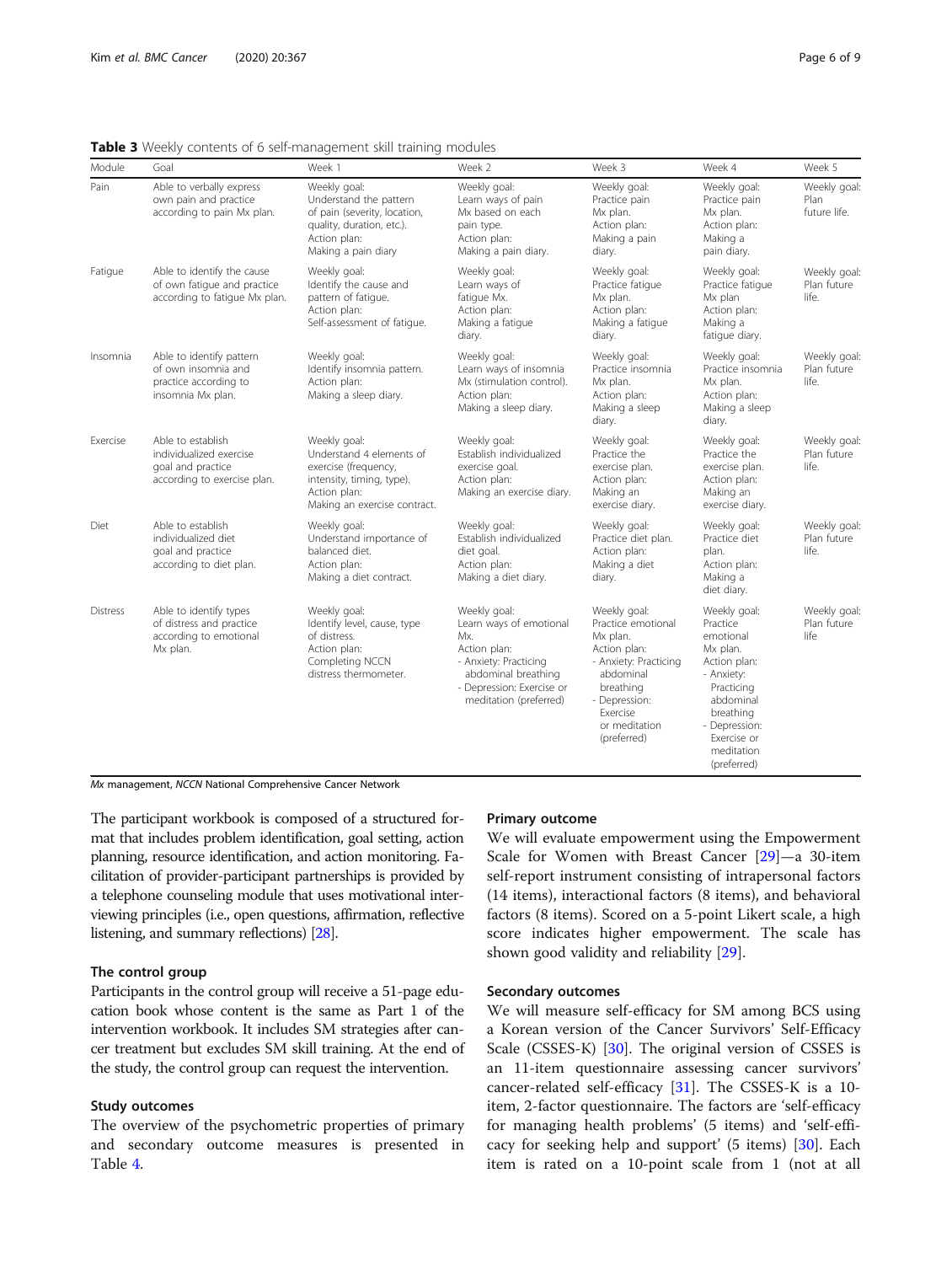<span id="page-6-0"></span>Table 4 EMPOWER study outcomes

| Outcome                   | Measurement used                                                        | Measurement description                                                                                                                                                                                                                       | Psychometric properties                                                                                                                                                                                                                                                                                                                                                        |
|---------------------------|-------------------------------------------------------------------------|-----------------------------------------------------------------------------------------------------------------------------------------------------------------------------------------------------------------------------------------------|--------------------------------------------------------------------------------------------------------------------------------------------------------------------------------------------------------------------------------------------------------------------------------------------------------------------------------------------------------------------------------|
| Primary outcome           |                                                                         |                                                                                                                                                                                                                                               |                                                                                                                                                                                                                                                                                                                                                                                |
|                           | Empowerment Empowerment Scale<br>for Women with<br><b>Breast Cancer</b> | 30 items and 3 factors. Factors include 'intrapersonal<br>factor' (14 items), 'interactional factor' (8 items), and<br>'behavioral factor' (8 items). 5-point Likert scale. High<br>score indicates higher empowerment.                       | Goodness of fit of the final research model was very<br>appropriate as shown by $\chi^2$ /df = 1.86, TLI = 0.90, CFI =<br>0.92, SRMR = $0.06$ , and RMSEA = $0.05$ . Criterion validity<br>was evaluated by total correlation with the Cancer<br>Empowerment Questionnaire 0.78. Cronbach's alpha<br>for total items was 0.93, and test-retest reliability was<br>$0.69$ [29]. |
| Secondary outcomes        |                                                                         |                                                                                                                                                                                                                                               |                                                                                                                                                                                                                                                                                                                                                                                |
| Self-efficacy             | Korean version<br>of the Cancer<br>Survivors' Self-<br>Efficacy Scale   | 10 items and 2 factors. Factors include 'Self-efficacy<br>for managing health problems' (5 items) and 'self-<br>efficacy for seeking help and support' (5 items). 10-<br>point Likert scale. Higher score indicates higher self-<br>efficacy. | Construct validity was evaluated with general self-<br>efficacy (0.511), anxiety ( $-0.596$ ), depression ( $-0.554$ )<br>and health-related quality of life (0.586). Cronbach's<br>alpha of total scale and subscales was 0.86-0.92 [30].                                                                                                                                     |
| mental<br>adjustment      | The Mini-Mental<br>Adjustment to<br>Cancer                              | 29 item and 4 factors. Factors include Helpless-<br>Hopeless (HH), Anxious Preoccupation (AP) Positive<br>Attitude (PA), Cognitive Avoidance (CA), and Fighting<br>Spirit (FS).                                                               | Construct validity was evaluated with each of anxiety<br>and depression subscales of HADS, AP (0.63, and 0.58)<br>HH (0.54, and 0.59), FS ( $-0.30$ , and $-0.37$ ), and PA ( $-$<br>0.19, and $-$ 0.23). Cronbach's alpha was 0.50 $-$ 0.86 and<br>test-retest reliability was 0.68-0.88 [32].                                                                                |
| Anxiety and<br>depression | Hospital Anxiety and<br>Depression Scale                                | 14 item and 2 subscales. Subscales are 'an anxiety<br>(HADS-A)' and 'a depression (HADS-D)'.<br>4-point Likert scale. Higher score indicates greater<br>anxiety or depression.                                                                | Construct validity of HADS-D was evaluated with Beck<br>Depression Inventory 0.80, and HADS-A with Self-<br>Rating Anxiety Scale was 0.79. Items of the HADS-A<br>and corrected item total score was 0.55 and HADS-D<br>was 0.47. Cronbach's alpha for total items was 0.89<br>and 0.86 [35].                                                                                  |
| <b>HRQOL</b>              | 36-Item Short-Form<br>Survey                                            | 36 items, 8 subscales and 2 domains. Domains<br>include 'physical component' and 'mental<br>component'. Each subscale is scored 0 to 100. Higher<br>score indicates better functioning and well-being.                                        | The SF-36 has been validated in South Korea. Cron.<br>bach's alpha was 0.89 for physical component, 0.87<br>for mental component, and 0.93 for total score [37].                                                                                                                                                                                                               |

CFI comparative fit index, HRQOL health-related quality of life, RMSEA root mean square error of approximation, SRMR standardized root mean square residual, TLI Tucker-Lewis Index

confident) to 10 (totally confident); a higher score indicates higher self-efficacy. The original version of CSSES has a good reliability and validity [\[31](#page-8-0)], thus the CSSES-K has adequate internal consistency (Cronbach's alpha =  $0.86 - 0.92$ ) [[30](#page-8-0)].

We will evaluate mental adjustment using a Korean version of Mini-Mental Adjustment to Cancer (Mini-MAC) [\[32](#page-8-0)]. The original Mini-MAC is a 29-item selfrating questionnaire and includes 5 factors: 4 for Fighting Spirit (FS), 8 for Help-Hopeless (HH), 8 for Anxious Preoccupation (AP), 5 for Fatalism (FA), and 4 for Cognitive Avoidance (CA) [\[33](#page-8-0)]. The Korean version of Mini-MAC uses a 4-point Likert scale and includes 4 factors—8 items for HH, 8 for AP, 4 for CA, and 9 for Positive Attitude (PA). The Cronbach's alpha coefficients of the Korean version of Mini-MAC are 0.50–0.86, and test-retest coefficients are 0.68–0.88 [\[32](#page-8-0)].

Anxiety and depression will be assessed using the Hospital Anxiety and Depression Scale (HADS) [\[34\]](#page-8-0). HADS is a 14-item self-report instrument assessing symptoms of anxiety and depression that reflects 2 subscales, with 7 items for depression and 7 items for anxiety. Each item is scored from 0 to 3, with higher scores indicating more

distress. The Korean HADS has been validated and has shown good validity and reliability [[35](#page-8-0)].

We will measure HRQOL using the 36-item Short-Form Health Survey (SF-36) [[36\]](#page-8-0)—a 36-item questionnaire that consists of 2 domains (physical and mental) and 8 subscales (functioning, physical role functioning, bodily pain, general health, vitality, social role functioning, emotional role functioning, and mental health). Each subscale is scored from 0 to 100, with higher scores indicating better functioning and well-being. The SF-36 has been translated into Korean and shown good validity and reliability [[37\]](#page-8-0).

## Sample size calculation

Based on the primary outcome 'empowerment', at least 78 patients will be required using an effect size of 0.65 [[38\]](#page-8-0), a power of 0.8, and an alpha less than 0.05. Assuming an estimated dropout of 20%, 47 participants will be needed in each group (a total of 94 participants).

# Statistical analysis

We will describe the characteristics of the study participants using frequency and percentage for categorical variables and means and standard deviations for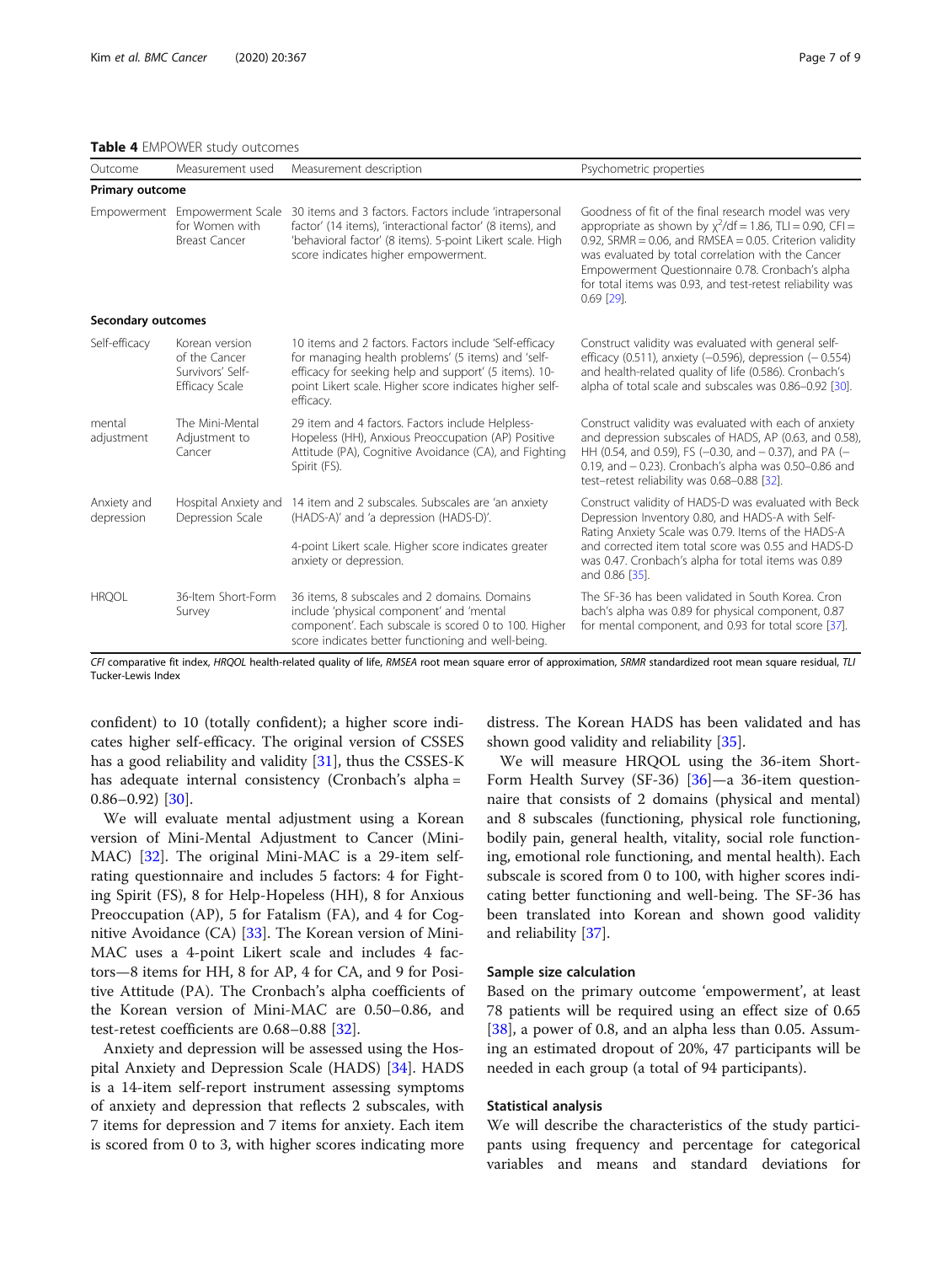<span id="page-7-0"></span>continuous variables. To compare baseline characteristics between the two groups, we will use independent  $t$ tests for normally distributed continuous variables, the Mann-Whitney test for non-parametric variables, and the chi square test for categorical variables. We will use linear mixed models to analyze the efficacy of EM-POWER and Cohen's d to estimate effect size as large  $(\geq 0.80)$ , moderate  $(0.5-0.79)$ , or small  $( $0.50$ )$  [\[39](#page-8-0)]. Missing data will be handled under the missing-atrandom assumption. We will perform all analyses using IBM SPSS Statistics version 25.0 (IBM, Armonk, NY, USA) according to the intention-to-treat principle and consider a  $p$ -value < 0.05 significant.

# **Discussion**

We developed the EMPOWER intervention with the intention of improving health outcomes by enhancing empowerment and increasing self-efficacy in posttreatment BCS, thus facilitating successful transition from hospital-based survivorship care to SMS care. Expected outcomes include decreased psychological distress, better mental adjustment, and improved HRQOL. If successful, this study will provide evidence that SMS may be an important survivorship care model.

EMPOWER has several strengths. First, it is theorybased; we applied self-efficacy theory [[27](#page-8-0)], Lorig and Holman's model [\[22](#page-8-0)], and motivational interviewing technique [[28\]](#page-8-0) for development and delivery of the intervention. EMPOWER's main mechanism will be to facilitate partnership between provider and participant and increase self-efficacy of the participant. Second, EM-POWER is needs-tailored. Although substantial BCS have unmet needs after cancer treatment [\[40](#page-8-0), [41\]](#page-8-0), there is a lack of interventions that meet their supportive care needs in a personalized manner. We believe that EM-POWER's Part 2 intervention (4-week SM skill training for participant's chosen topic) will work as a needsbased tailored intervention. Third, EMPOWER's SM skill training protocol is evidence-based. We developed action-planning protocols for each SM topic based on interventions that were already proven effective.

EMPOWER has also several weaknesses. First, it can be resource intensive because it is delivered by a welltrained nurse via telephone. That burden could be reduced, however, by delivering the Part 1 intervention (SM education) by an app or on the web. Second, SM skill training is available for only 6 topics (management of pain, fatigue, insomnia, distress, exercise, and diet). As more evidence becomes available, other SM topics could be developed. Third, generalization to a wider setting and in other countries must be done with caution because the prioritized SM topics were chosen by the Korean population.

# Conclusion

EMPOWER is a theory-based SMS intervention unique in its provider-partnership and needs-tailored approach. If found successful, the EMPOWER trial will offer insights into how clinicians can engage in chronic care for BCS after treatment using SMS intervention.

# Abbreviations

BCS: breast cancer survivors; CCM: Chronic Care Model; CSSES-K: Korean version of the Cancer Survivors' Self-Efficacy Scale; EMR: Electronic medical record; HADS: Hospital Anxiety and Depression Scale; HRQOL: Health-related quality of life; Mini-MAC: Mini-Mental Adjustment to Cancer; RCT: Randomized controlled trial; SF-36: 36-item Short-Form Health Survey; SM: Self-management; SMS: Self-management support; SPIRIT: Standard protocol Items: Recommendations for Interventional Trials

#### Acknowledgements

We wish to thank the patients, nurses (Misook Han and Jiyeon Lee), and Dr. Sei Joong Kim who generously contributed their time and input to the development of EMPOWER. Dr. Miriam Bloom (SciWrite Biomedical Writing & Editing Services) provided English-language editing.

#### Authors' contributions

SHK is project leader and developed the original idea. SHK, BGL, YUC, SP, and MHL designed the trial and developed contents of the intervention. YHC, AH, GJY, and GHL helped develop modules for telephone counseling. SHK drafted this manuscript and the other authors read and approved the final manuscript.

## Funding

This study was supported by the Basic Science Research Program through the National Research Foundation of Korea (NRF) funded by the Ministry of Education (Grant number: 2016R1D1A1B04932171).

# Availability of data and materials

Not applicable.

#### Ethics approval and consent to participate

This study received ethical approval from the IRB of Severance Hospital, Yonsei University Health System, Seoul, South Korea (ref no: 4–2018-0882) and Inha University Hospital, Incheon, South Korea (ref no: 2019–11-040). Informed consent will be obtained from the participants.

#### Consent for publication

Not applicable.

#### Competing interests

The authors declare that they have no competing interests.

#### Author details

<sup>1</sup>Department of Nursing, Inha University, 100 Inha-ro, Michuhol-gu, Incheon 22212, South Korea. <sup>2</sup>College of Nursing, The Research Institute of Nursing Science, Daegu Catholic University, Daegu, South Korea. <sup>3</sup>Department of Surgery, Ilsan Women's & Children's Hospital, Cha University, Goyang, South Korea. <sup>4</sup> Division of Breast Surgery, Department of Surgery, Yonsei University College of Medicine, Seoul, South Korea. <sup>5</sup>Division of Hematology-Oncology College of Medicine, Inha University, Incheon, South Korea.

# Received: 11 March 2020 Accepted: 13 April 2020 Published online: 01 May 2020

# References

- 1. Jung KW, Won YJ, Kong HJ, Lee ES. Cancer statistics in Korea: incidence, mortality, survival, and prevalence in 2016. Cancer Res Treat. 2019;51(2):417– 30.
- 2. Gerber LH, Stout NL, Schmitz KH, Stricker CT. Integrating a prospective surveillance model for rehabilitation into breast cancer survivorship care. Cancer. 2012;118(8 Suppl):2201–6.